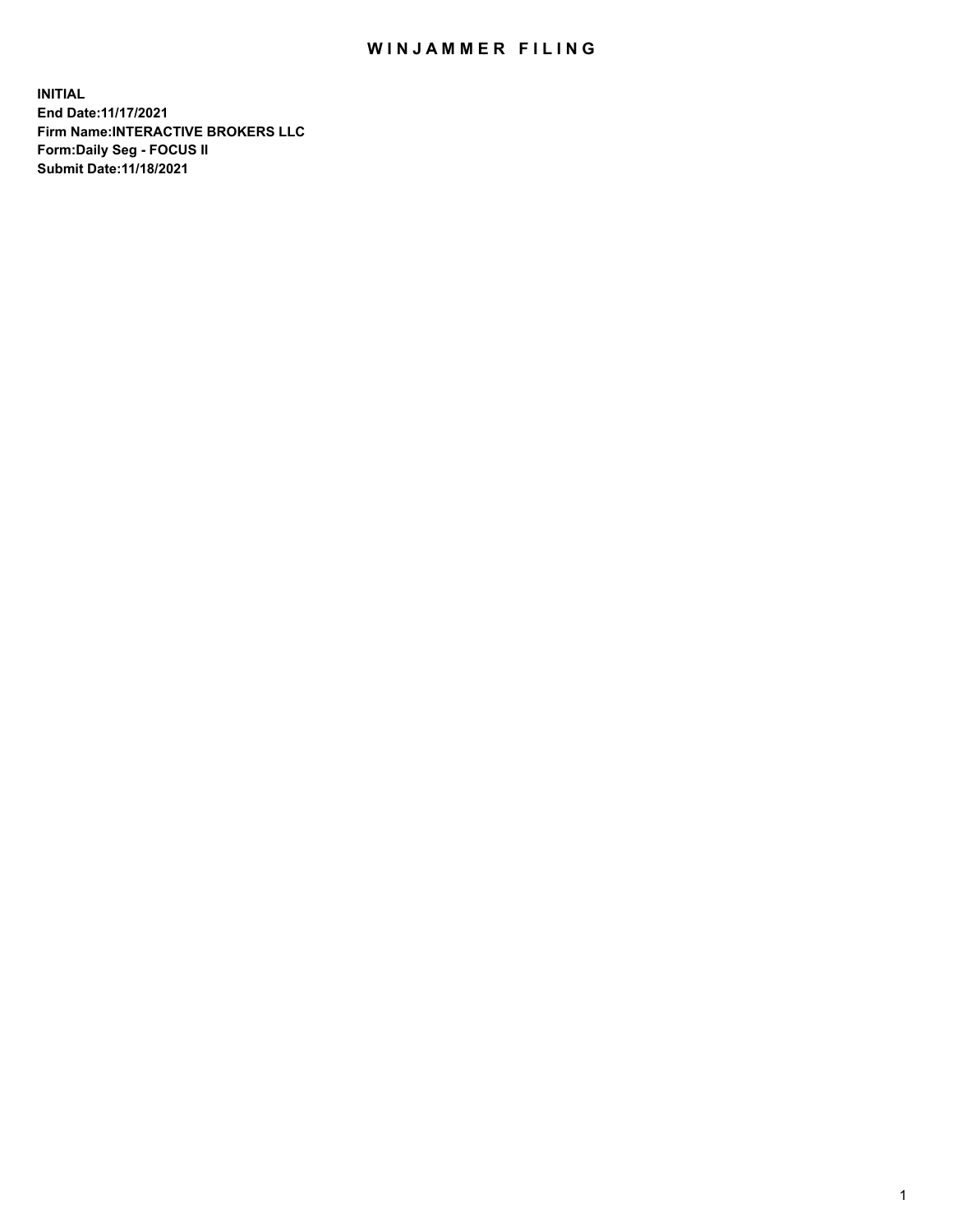**INITIAL End Date:11/17/2021 Firm Name:INTERACTIVE BROKERS LLC Form:Daily Seg - FOCUS II Submit Date:11/18/2021 Daily Segregation - Cover Page**

| Name of Company                                                                                                                                                                                                                                                                                                                | <b>INTERACTIVE BROKERS LLC</b>                                                                           |
|--------------------------------------------------------------------------------------------------------------------------------------------------------------------------------------------------------------------------------------------------------------------------------------------------------------------------------|----------------------------------------------------------------------------------------------------------|
| <b>Contact Name</b>                                                                                                                                                                                                                                                                                                            | James Menicucci                                                                                          |
| <b>Contact Phone Number</b>                                                                                                                                                                                                                                                                                                    | 203-618-8085                                                                                             |
| <b>Contact Email Address</b>                                                                                                                                                                                                                                                                                                   | jmenicucci@interactivebrokers.c<br>om                                                                    |
| FCM's Customer Segregated Funds Residual Interest Target (choose one):<br>a. Minimum dollar amount: ; or<br>b. Minimum percentage of customer segregated funds required:% ; or<br>c. Dollar amount range between: and; or<br>d. Percentage range of customer segregated funds required between:% and%.                         | $\overline{\mathbf{0}}$<br>$\overline{\mathbf{0}}$<br>155,000,000 245,000,000<br>0 <sub>0</sub>          |
| FCM's Customer Secured Amount Funds Residual Interest Target (choose one):<br>a. Minimum dollar amount: ; or<br>b. Minimum percentage of customer secured funds required:%; or<br>c. Dollar amount range between: and; or<br>d. Percentage range of customer secured funds required between:% and%.                            | $\overline{\mathbf{0}}$<br>$\overline{\mathbf{0}}$<br>80,000,000 120,000,000<br>00                       |
| FCM's Cleared Swaps Customer Collateral Residual Interest Target (choose one):<br>a. Minimum dollar amount: ; or<br>b. Minimum percentage of cleared swaps customer collateral required:% ; or<br>c. Dollar amount range between: and; or<br>d. Percentage range of cleared swaps customer collateral required between:% and%. | $\overline{\mathbf{0}}$<br>$\underline{\mathbf{0}}$<br>$\underline{0}$ $\underline{0}$<br>0 <sub>0</sub> |

Attach supporting documents CH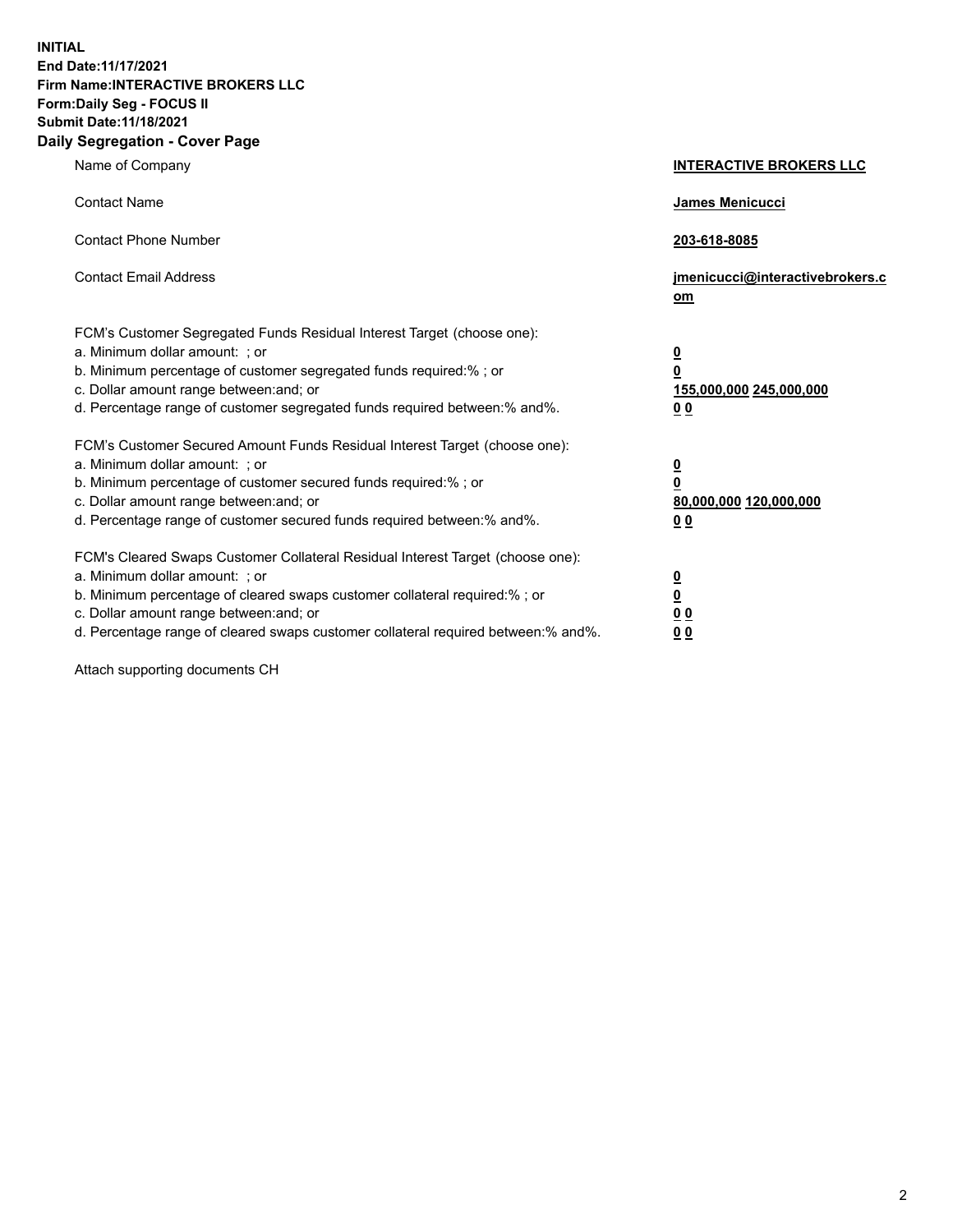## **INITIAL End Date:11/17/2021 Firm Name:INTERACTIVE BROKERS LLC Form:Daily Seg - FOCUS II Submit Date:11/18/2021 Daily Segregation - Secured Amounts**

|     | Dany Ocgregation - Occurea Anioants                                                               |                                                |
|-----|---------------------------------------------------------------------------------------------------|------------------------------------------------|
|     | Foreign Futures and Foreign Options Secured Amounts                                               |                                                |
|     | Amount required to be set aside pursuant to law, rule or regulation of a foreign                  | $0$ [7305]                                     |
|     | government or a rule of a self-regulatory organization authorized thereunder                      |                                                |
| 1.  | Net ledger balance - Foreign Futures and Foreign Option Trading - All Customers                   |                                                |
|     | A. Cash                                                                                           | 504,621,786 [7315]                             |
|     | B. Securities (at market)                                                                         | $0$ [7317]                                     |
| 2.  | Net unrealized profit (loss) in open futures contracts traded on a foreign board of trade         | 459,163 [7325]                                 |
| 3.  | Exchange traded options                                                                           |                                                |
|     | a. Market value of open option contracts purchased on a foreign board of trade                    | 144,291 [7335]                                 |
|     | b. Market value of open contracts granted (sold) on a foreign board of trade                      | -11,808 [7337]                                 |
| 4.  | Net equity (deficit) (add lines 1. 2. and 3.)                                                     | 505,213,432 [7345]                             |
| 5.  | Account liquidating to a deficit and account with a debit balances - gross amount                 | 4,030 [7351]                                   |
|     | Less: amount offset by customer owned securities                                                  | 0 [7352] 4,030 [7354]                          |
| 6.  | Amount required to be set aside as the secured amount - Net Liquidating Equity                    | 505,217,462 [7355]                             |
|     | Method (add lines 4 and 5)                                                                        |                                                |
| 7.  | Greater of amount required to be set aside pursuant to foreign jurisdiction (above) or line<br>6. | 505,217,462 [7360]                             |
|     | FUNDS DEPOSITED IN SEPARATE REGULATION 30.7 ACCOUNTS                                              |                                                |
| 1.  | Cash in banks                                                                                     |                                                |
|     | A. Banks located in the United States                                                             | 29,015,286 [7500]                              |
|     | B. Other banks qualified under Regulation 30.7                                                    | 0 [7520] 29,015,286 [7530]                     |
| 2.  | Securities                                                                                        |                                                |
|     | A. In safekeeping with banks located in the United States                                         | 320,973,610 [7540]                             |
|     | B. In safekeeping with other banks qualified under Regulation 30.7                                | 0 [7560] 320,973,610 [7570]                    |
| 3.  | Equities with registered futures commission merchants                                             |                                                |
|     | A. Cash                                                                                           | $0$ [7580]                                     |
|     | <b>B.</b> Securities                                                                              | $0$ [7590]                                     |
|     | C. Unrealized gain (loss) on open futures contracts                                               | $0$ [7600]                                     |
|     | D. Value of long option contracts                                                                 | $0$ [7610]                                     |
|     | E. Value of short option contracts                                                                | 0 [7615] 0 [7620]                              |
| 4.  | Amounts held by clearing organizations of foreign boards of trade                                 |                                                |
|     | A. Cash                                                                                           | $0$ [7640]                                     |
|     | <b>B.</b> Securities                                                                              | $0$ [7650]                                     |
|     | C. Amount due to (from) clearing organization - daily variation                                   | $0$ [7660]                                     |
|     | D. Value of long option contracts                                                                 | $0$ [7670]                                     |
|     | E. Value of short option contracts                                                                | 0 [7675] 0 [7680]                              |
| 5.  | Amounts held by members of foreign boards of trade                                                |                                                |
|     | A. Cash                                                                                           | 272,233,270 [7700]                             |
|     | <b>B.</b> Securities                                                                              | $0$ [7710]                                     |
|     | C. Unrealized gain (loss) on open futures contracts                                               | 6,934,719 [7720]                               |
|     | D. Value of long option contracts                                                                 | 144,291 [7730]                                 |
|     | E. Value of short option contracts                                                                | <mark>-11,808</mark> [7735] 279,300,472 [7740] |
| 6.  | Amounts with other depositories designated by a foreign board of trade                            | 0 [7760]                                       |
| 7.  | Segregated funds on hand                                                                          | $0$ [7765]                                     |
| 8.  | Total funds in separate section 30.7 accounts                                                     | 629,289,368 [7770]                             |
| 9.  | Excess (deficiency) Set Aside for Secured Amount (subtract line 7 Secured Statement               | 124,071,906 [7380]                             |
|     | Page 1 from Line 8)                                                                               |                                                |
| 10. | Management Target Amount for Excess funds in separate section 30.7 accounts                       | 80,000,000 [7780]                              |
| 11. | Excess (deficiency) funds in separate 30.7 accounts over (under) Management Target                | 44,071,906 [7785]                              |
|     |                                                                                                   |                                                |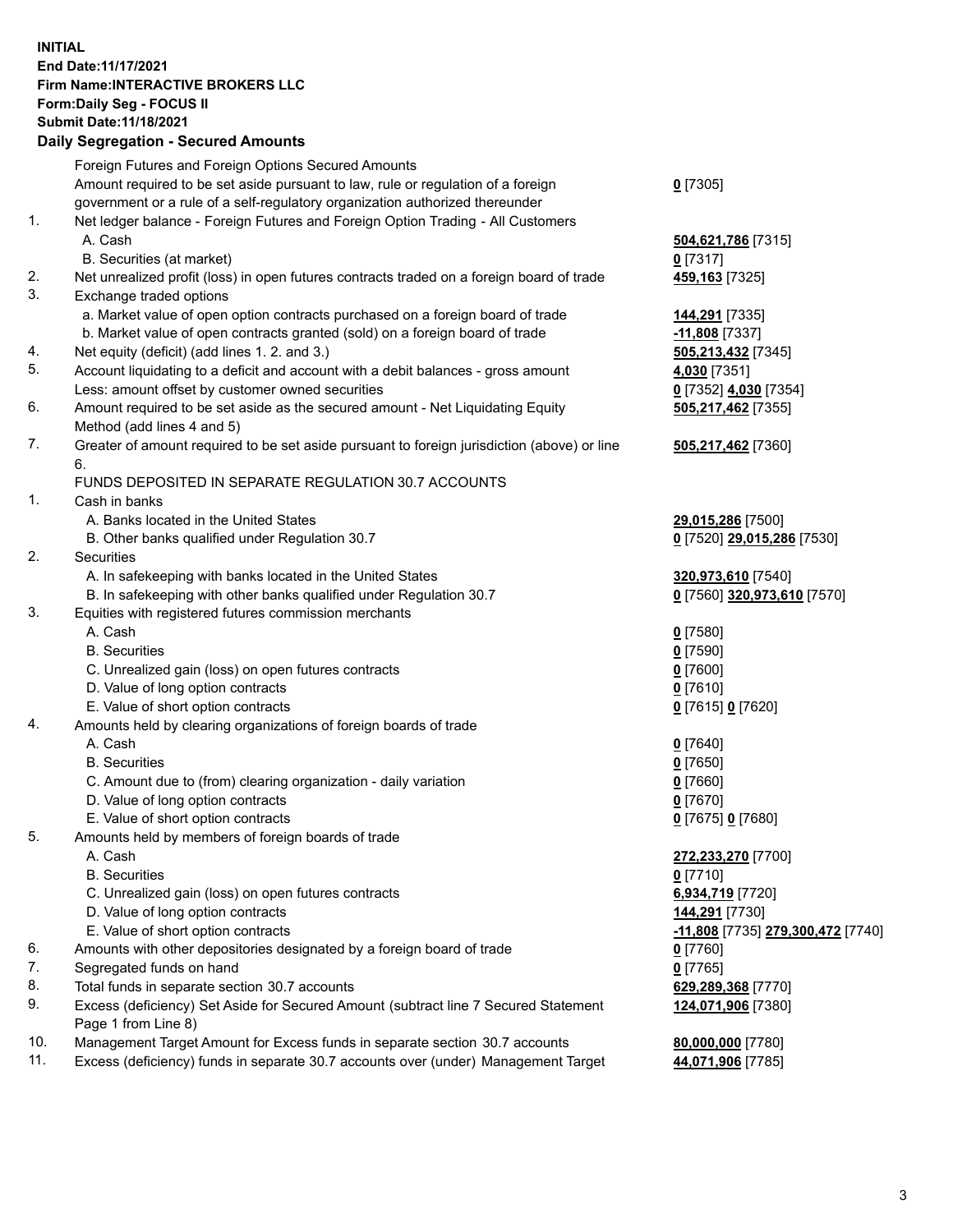**INITIAL End Date:11/17/2021 Firm Name:INTERACTIVE BROKERS LLC Form:Daily Seg - FOCUS II Submit Date:11/18/2021 Daily Segregation - Segregation Statement** SEGREGATION REQUIREMENTS(Section 4d(2) of the CEAct) 1. Net ledger balance A. Cash **7,479,120,143** [7010] B. Securities (at market) **0** [7020] 2. Net unrealized profit (loss) in open futures contracts traded on a contract market **200,222,210** [7030] 3. Exchange traded options A. Add market value of open option contracts purchased on a contract market **520,782,560** [7032] B. Deduct market value of open option contracts granted (sold) on a contract market **-415,269,332** [7033] 4. Net equity (deficit) (add lines 1, 2 and 3) **7,784,855,581** [7040] 5. Accounts liquidating to a deficit and accounts with debit balances - gross amount **1,064,928** [7045] Less: amount offset by customer securities **0** [7047] **1,064,928** [7050] 6. Amount required to be segregated (add lines 4 and 5) **7,785,920,509** [7060] FUNDS IN SEGREGATED ACCOUNTS 7. Deposited in segregated funds bank accounts A. Cash **1,692,586,242** [7070] B. Securities representing investments of customers' funds (at market) **3,682,211,505** [7080] C. Securities held for particular customers or option customers in lieu of cash (at market) **0** [7090] 8. Margins on deposit with derivatives clearing organizations of contract markets A. Cash **2,016,541,257** [7100] B. Securities representing investments of customers' funds (at market) **517,501,290** [7110] C. Securities held for particular customers or option customers in lieu of cash (at market) **0** [7120] 9. Net settlement from (to) derivatives clearing organizations of contract markets **-21,944,914** [7130] 10. Exchange traded options A. Value of open long option contracts **520,765,017** [7132] B. Value of open short option contracts **-415,330,064** [7133] 11. Net equities with other FCMs A. Net liquidating equity **0** [7140] B. Securities representing investments of customers' funds (at market) **0** [7160] C. Securities held for particular customers or option customers in lieu of cash (at market) **0** [7170] 12. Segregated funds on hand **0** [7150] 13. Total amount in segregation (add lines 7 through 12) **7,992,330,333** [7180] 14. Excess (deficiency) funds in segregation (subtract line 6 from line 13) **206,409,824** [7190] 15. Management Target Amount for Excess funds in segregation **155,000,000** [7194] **51,409,824** [7198]

16. Excess (deficiency) funds in segregation over (under) Management Target Amount Excess